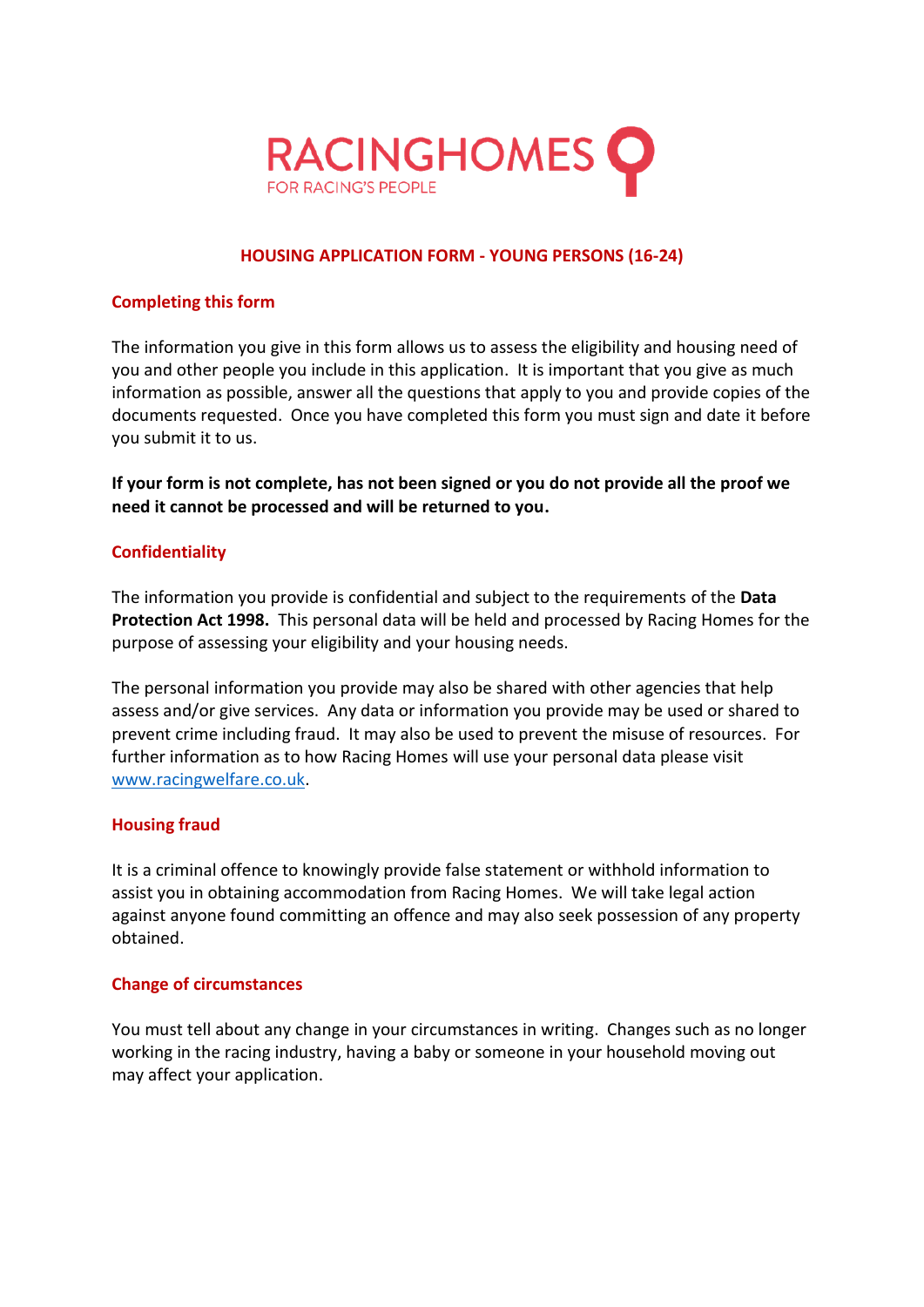| <b>Your details</b>           |           |                 |  |  |
|-------------------------------|-----------|-----------------|--|--|
|                               | Applicant | Joint Applicant |  |  |
| Surname:                      |           |                 |  |  |
| <b>First Names:</b>           |           |                 |  |  |
| Also known as:                |           |                 |  |  |
| Title: (Mr. Mrs. Miss. Other) |           |                 |  |  |
| Address:                      |           |                 |  |  |
|                               |           |                 |  |  |
|                               |           |                 |  |  |
|                               |           |                 |  |  |
| Postcode:                     |           |                 |  |  |
| Telephone number:             |           |                 |  |  |
| Mobile Number:                |           |                 |  |  |
| Email address:                |           |                 |  |  |
| Date of Birth:                |           |                 |  |  |
| National Insurance Number:    |           |                 |  |  |

# **Your Next of Kin**

Name and address of your next of kin:

Contact telephone number: (*we may contact your next of kin to discuss your application)*

## **Pregnancy**

Are you expecting a baby? (If YES, please supply confirmation)

If so when is it due?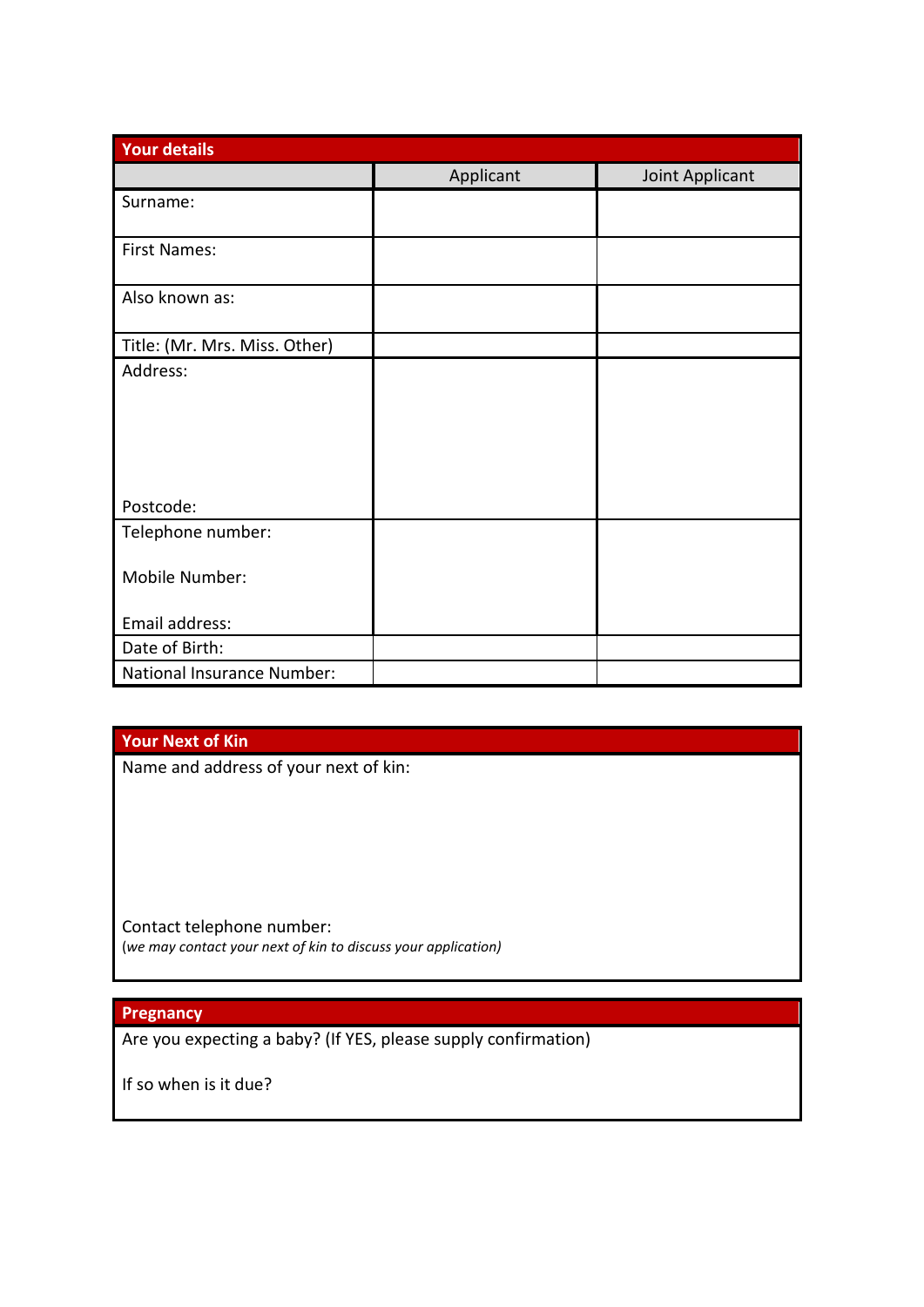### **Where you live now**

Details of your present accommodation: Please tick which one best describes your situation:

With parents Hostel resident Sleeping rough With friends Private landlord Housing Association With relatives (not parents) In local authority care/foster care Supported accommodation Bed and Breakfast Local authority accommodation Other (please specify):

How long have you been at your current address (prior to your course at the BRS/NHC):

What date does your BRS/NHC course finish:

Have you received a Notice to Quit? What date does the notice expire:

# **About your education and employment**

If you are with the BRS/NHC – what is the name of your tutor?

Please tell us about any employment you have had, courses you have attended or qualifications you have obtained in the past. This should also include details of school/colleges attended.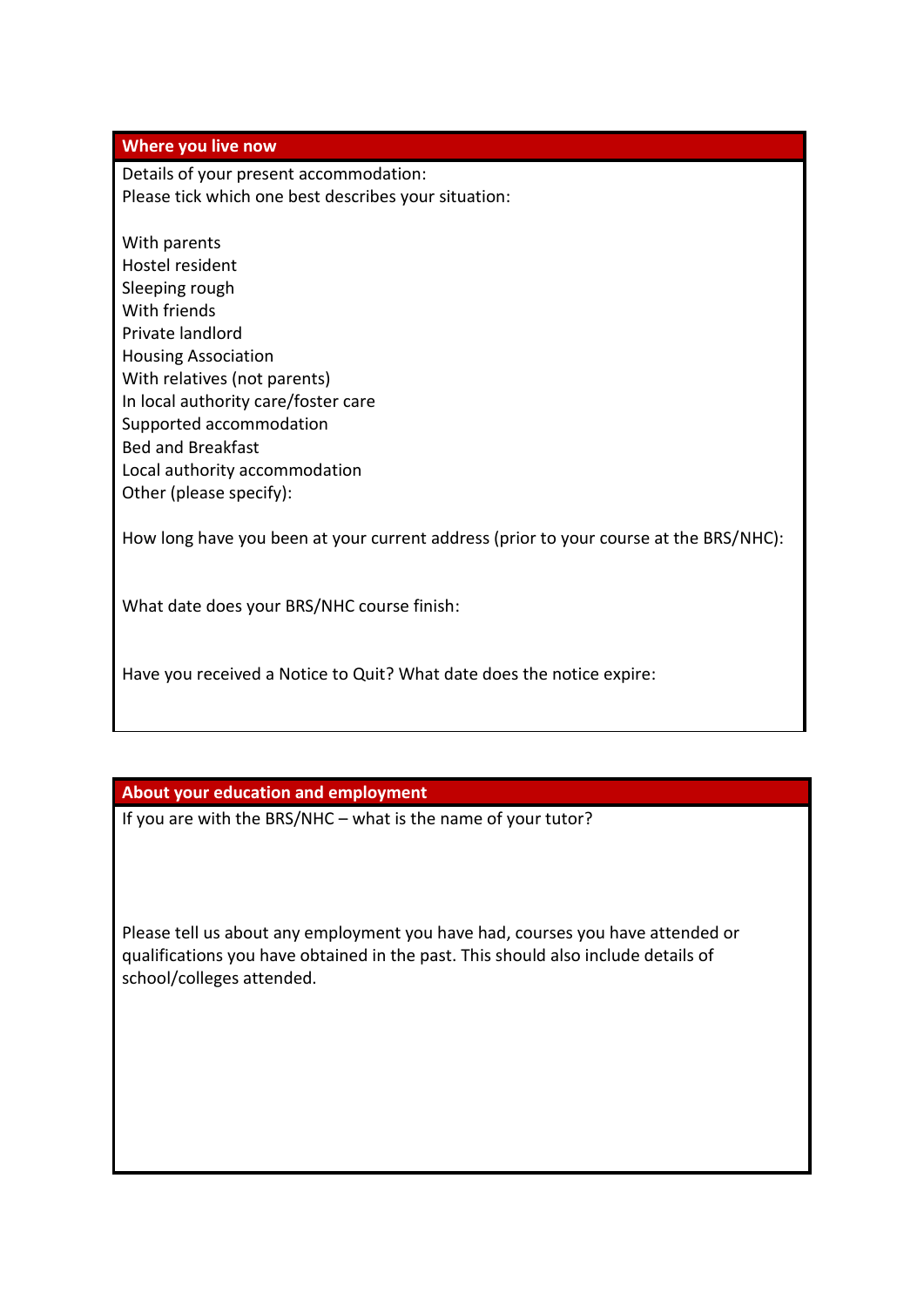## **Employer details**

Have you secured employment with a trainer?

If YES, what is your WEEKLY take home pay? £

Employer details:

Name:

Address:

Employer Telephone Number: (*we may contact your employer to discuss your application)*

#### **Life skills**

Please tick any areas where you would like additional information/support:

DIY

Housework/cleaning Cooking Reporting faults How to apply for a passport Understanding gas/electricity Laundry Remembering appointments Applying for a driving license Waking up in the morning Timekeeping Health and safety at work Budgeting Opening a bank account Credit cards Cashing cheques Paying your rent Saving money Shopping Decorating Confidence Making decisions Being understood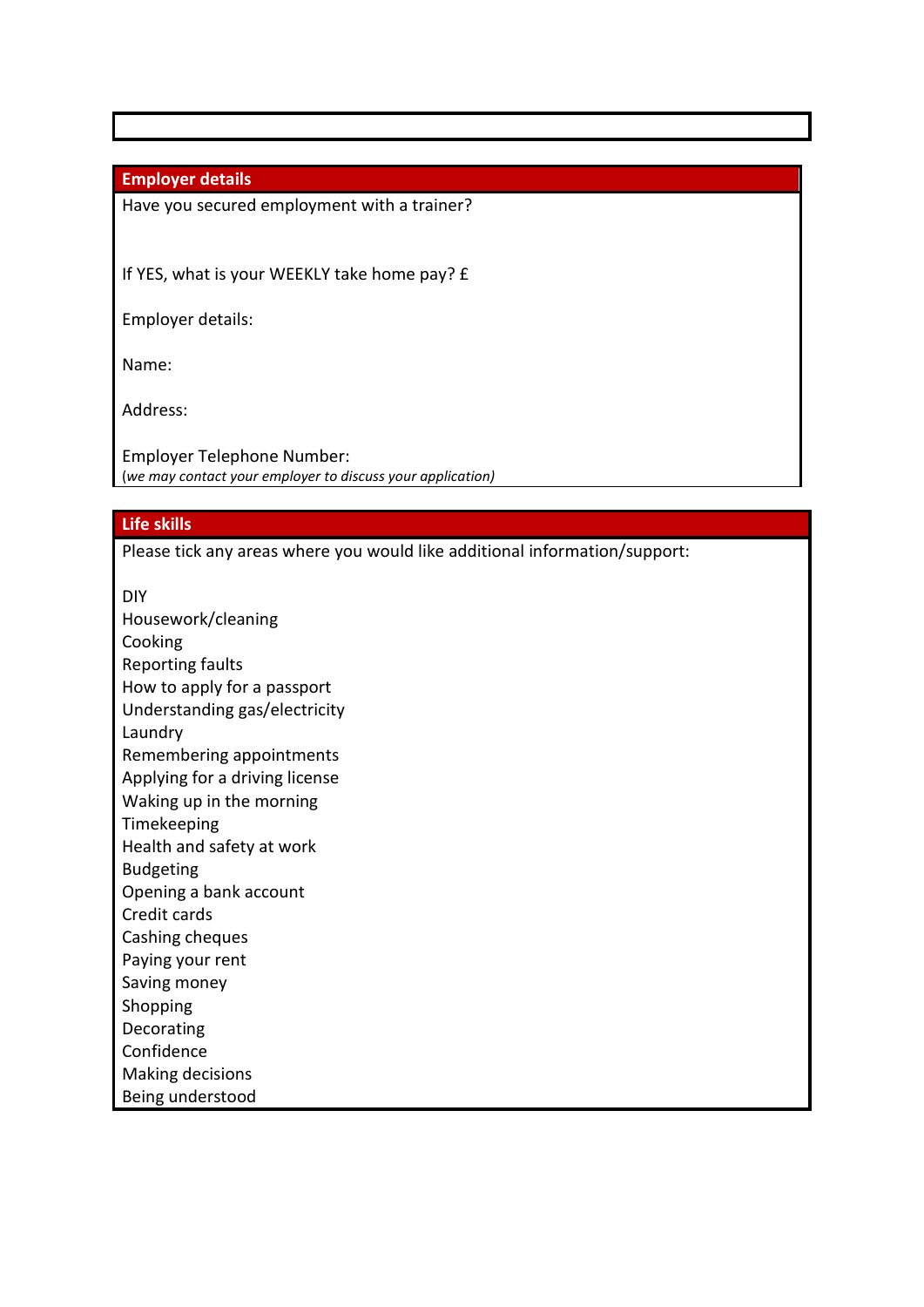#### **Personal development**

Please tick any areas where you would like additional information/support:

Writing skills Maths skills Getting a new job Problems at work Getting work clothes Problems with course work Using the internet Reading Applying for grants Completing an NVQ Transport difficulties Using the telephone Attending meetings Using computers

#### **Health and wellbeing**

Please tick any areas where you would like additional information/support:

Registering with a doctor Registering with a dentist Standing up for yourself Drugs Depression Contraception Balanced diet Keeping fit Addiction Controlling aggression Feeling lonely Your sexuality Emotional abuse Alcohol Eye checks Anxiety/Stress Sexual health Bullying Personal hygiene Weight control Self-harm Gambling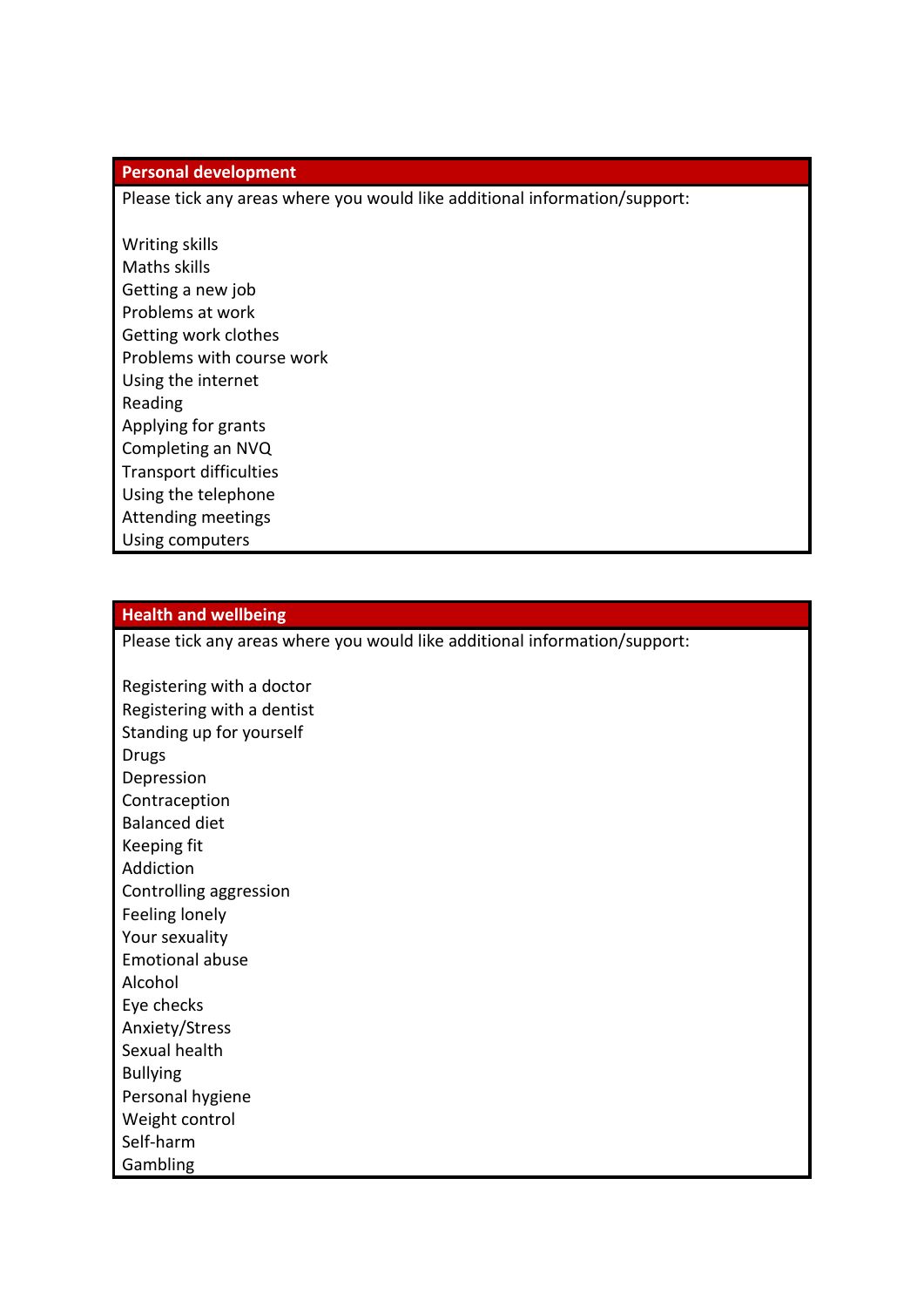Relationships Saying No

| <b>Criminal Conviction Disclosure Form</b>                                                                                                                                                                                                                                                                                                                            |       |                                                                                     |  |  |
|-----------------------------------------------------------------------------------------------------------------------------------------------------------------------------------------------------------------------------------------------------------------------------------------------------------------------------------------------------------------------|-------|-------------------------------------------------------------------------------------|--|--|
|                                                                                                                                                                                                                                                                                                                                                                       |       | Have you ever been convicted of a criminal offence?                                 |  |  |
|                                                                                                                                                                                                                                                                                                                                                                       |       | Do you have a court appearance pending or have you been charged by the police for a |  |  |
| criminal offense?                                                                                                                                                                                                                                                                                                                                                     |       |                                                                                     |  |  |
| If YES, please provide the following details:                                                                                                                                                                                                                                                                                                                         |       |                                                                                     |  |  |
| Date                                                                                                                                                                                                                                                                                                                                                                  | Court | Sentence and Details of offense                                                     |  |  |
|                                                                                                                                                                                                                                                                                                                                                                       |       |                                                                                     |  |  |
|                                                                                                                                                                                                                                                                                                                                                                       |       |                                                                                     |  |  |
|                                                                                                                                                                                                                                                                                                                                                                       |       |                                                                                     |  |  |
|                                                                                                                                                                                                                                                                                                                                                                       |       |                                                                                     |  |  |
| Information from a third party:                                                                                                                                                                                                                                                                                                                                       |       |                                                                                     |  |  |
| Where possible, particularly for convictions with custodial sentences, we advise<br>providing a formal letter of reference from a probation officer, social worker or other<br>suitable third party to occupy one of our properties. Providing this at this early stage will<br>help avoid later delays. Please tick any that are provided and return with this form: |       |                                                                                     |  |  |
| <b>Probation Officer</b><br><b>HMP Official</b><br>Social Worker<br><b>Higher Education Institution</b><br>School<br>Employer<br>Other:                                                                                                                                                                                                                               |       |                                                                                     |  |  |
| Alternatively, please give their name, contact details and your agreement that we may<br>contact them and seek information on your offences and on their opinion of you. Note<br>that this is likely to add delays to your application. Please provide professional/work<br>contact details wherever possible.<br>Name:                                               |       |                                                                                     |  |  |
| Company/Organisation:                                                                                                                                                                                                                                                                                                                                                 |       |                                                                                     |  |  |
| Role:                                                                                                                                                                                                                                                                                                                                                                 |       |                                                                                     |  |  |
| <b>Email Address:</b>                                                                                                                                                                                                                                                                                                                                                 |       |                                                                                     |  |  |
| Telephone Number:                                                                                                                                                                                                                                                                                                                                                     |       |                                                                                     |  |  |
| Address:                                                                                                                                                                                                                                                                                                                                                              |       |                                                                                     |  |  |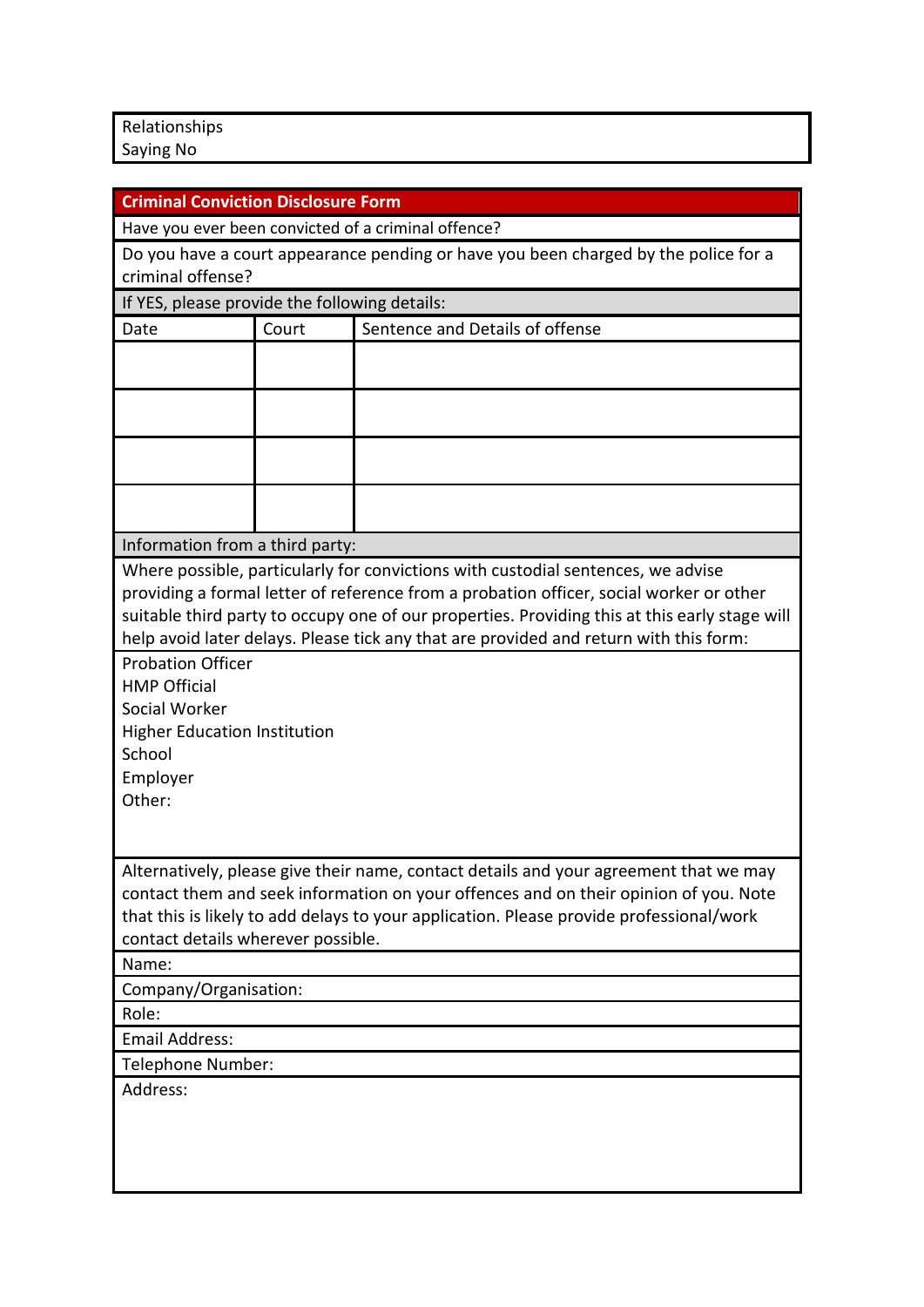Please tick to confirm that we can discuss in confidence with this individual: the content of this form, and their opinion of you.  $\square$ 

*Once you sign and date this form it becomes a legally binding document. Please read the declaration carefully before you sign.*

*If there is any part of the declaration you do not understand it is your responsibility to find someone to explain it to you.* 

**To be signed by applicant**

Declaration:

I authorise Racing Homes to make any enquiries necessary to check the information I/we have given on this form. I/we will inform Racing Homes in writing of any change in circumstances, including the number of people living in the household. I understand that if an offer of accommodation is made based on a false or misleading statement, Racing Homes may withdraw the offer and take steps to end any tenancy that I have already signed for.

I/we understand that information given will be held on Racing Homes' computerised database and will only be used to prioritise my need for a home or gathering data to measure housing need within the racing community.

| Signed                                                                                                                                                               | (Applicant 1) | Date |  |  |
|----------------------------------------------------------------------------------------------------------------------------------------------------------------------|---------------|------|--|--|
|                                                                                                                                                                      |               |      |  |  |
| Confidentiality                                                                                                                                                      |               |      |  |  |
| Please sign to confirm your permission for us to speak and share important information with<br>any external agencies, your employer, next of kin and racing schools: |               |      |  |  |
| Signed                                                                                                                                                               | (Applicant 1) | Date |  |  |
| Permission to contact for feedback on our services: $\Box$ Yes                                                                                                       |               | ⊟No  |  |  |